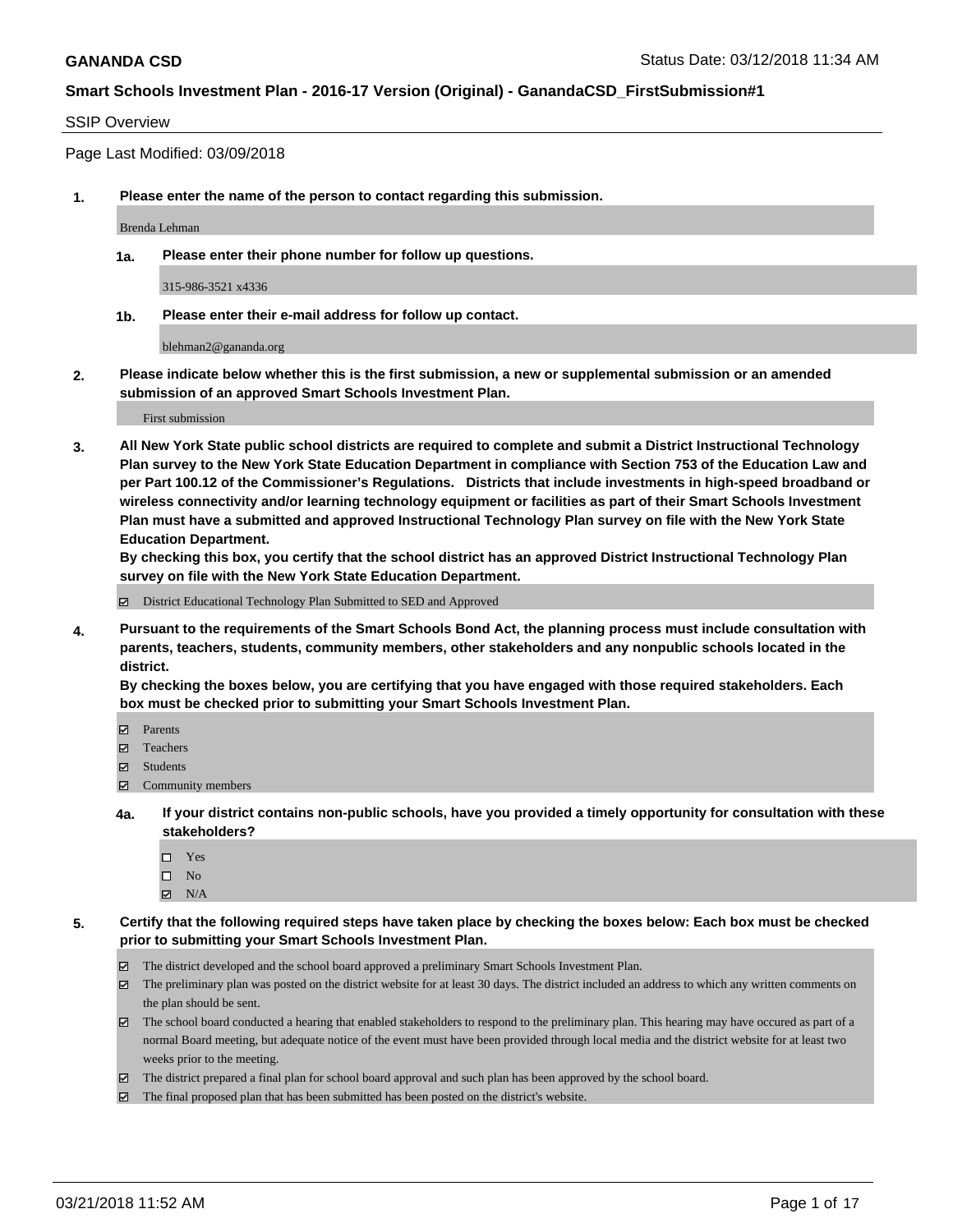#### SSIP Overview

Page Last Modified: 03/09/2018

**5a. Please upload the proposed Smart Schools Investment Plan (SSIP) that was posted on the district's website, along with any supporting materials. Note that this should be different than your recently submitted Educational Technology Survey. The Final SSIP, as approved by the School Board, should also be posted on the website and remain there during the course of the projects contained therein.**

preliminary investment plan gananda.pdf

**5b. Enter the webpage address where the final Smart Schools Investment Plan is posted. The Plan should remain posted for the life of the included projects.**

http://gananda.org/district.cfm?subpage=2116389

**6. Please enter an estimate of the total number of students and staff that will benefit from this Smart Schools Investment Plan based on the cumulative projects submitted to date.**

1,200

**7. An LEA/School District may partner with one or more other LEA/School Districts to form a consortium to pool Smart Schools Bond Act funds for a project that meets all other Smart School Bond Act requirements. Each school district participating in the consortium will need to file an approved Smart Schools Investment Plan for the project and submit a signed Memorandum of Understanding that sets forth the details of the consortium including the roles of each respective district.**

 $\Box$  The district plans to participate in a consortium to partner with other school district(s) to implement a Smart Schools project.

#### **8. Please enter the name and 6-digit SED Code for each LEA/School District participating in the Consortium.**

| <b>Partner LEA/District</b> | <b>ISED BEDS Code</b> |
|-----------------------------|-----------------------|
| (No Response)               | (No Response)         |

#### **9. Please upload a signed Memorandum of Understanding with all of the participating Consortium partners.**

(No Response)

## **10. Your district's Smart Schools Bond Act Allocation is:**

\$794,133

**11.** Enter the budget sub-allocations by category that you are submitting for approval at this time. If you are not budgeting SSBA funds for a category, please enter 0 (zero.) If the value entered is \$0, you will not be required to complete that survey question.

|                                              | Sub-<br>Allocations |
|----------------------------------------------|---------------------|
| <b>School Connectivity</b>                   | 170,876             |
| <b>Connectivity Projects for Communities</b> | $\overline{0}$      |
| Classroom Technology                         | 197,800             |
| Pre-Kindergarten Classrooms                  | $\overline{0}$      |
| Replace Transportable Classrooms             | 0                   |
| <b>High-Tech Security Features</b>           | $\overline{0}$      |
| Totals:                                      | 368,676             |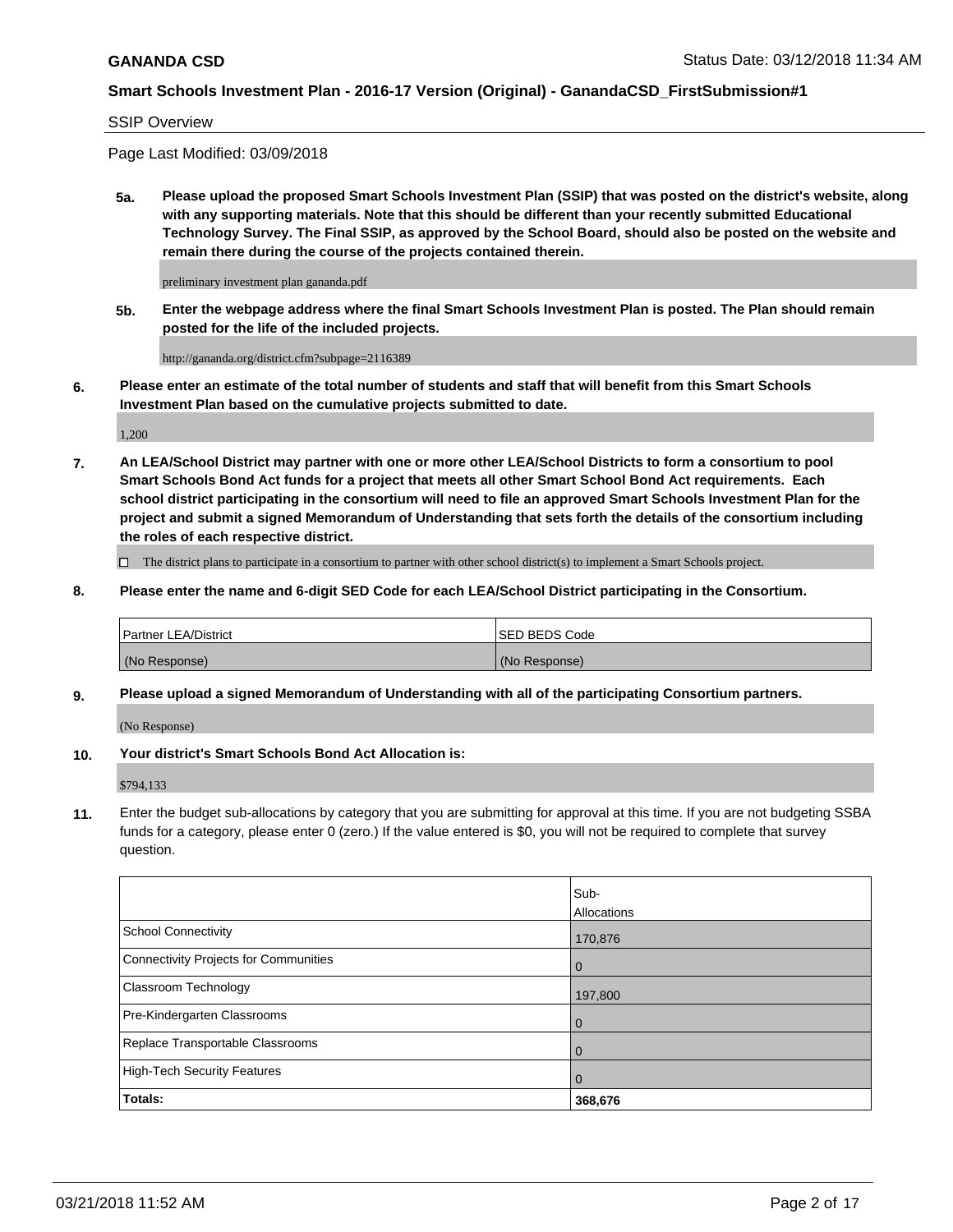#### School Connectivity

Page Last Modified: 03/09/2018

- **1. In order for students and faculty to receive the maximum benefit from the technology made available under the Smart Schools Bond Act, their school buildings must possess sufficient connectivity infrastructure to ensure that devices can be used during the school day. Smart Schools Investment Plans must demonstrate that:**
	- **• sufficient infrastructure that meets the Federal Communications Commission's 100 Mbps per 1,000 students standard currently exists in the buildings where new devices will be deployed, or**
	- **• is a planned use of a portion of Smart Schools Bond Act funds, or**
	- **• is under development through another funding source.**

**Smart Schools Bond Act funds used for technology infrastructure or classroom technology investments must increase the number of school buildings that meet or exceed the minimum speed standard of 100 Mbps per 1,000 students and staff within 12 months. This standard may be met on either a contracted 24/7 firm service or a "burstable" capability. If the standard is met under the burstable criteria, it must be:**

**1. Specifically codified in a service contract with a provider, and**

**2. Guaranteed to be available to all students and devices as needed, particularly during periods of high demand, such as computer-based testing (CBT) periods.**

**Please describe how your district already meets or is planning to meet this standard within 12 months of plan submission.**

We currently meet this standard as we currently contract for 200mbps with the Genesee Valley Wayne Finger Lakes RIC, and student enrollment is just under 1,000 students. Our connection to the RIC is fiber, and our buildings are interconnected with fiber.

- **1a. If a district believes that it will be impossible to meet this standard within 12 months, it may apply for a waiver of this requirement, as described on the Smart Schools website. The waiver must be filed and approved by SED prior to submitting this survey.**
	- By checking this box, you are certifying that the school district has an approved waiver of this requirement on file with the New York State Education Department.
- **2.** Connectivity Speed Calculator **(Required)**

|                         | Number of<br>Students | Multiply by<br>100 Kbps | Divide by 1000   Current Speed<br>to Convert to<br>Required<br>Speed in Mb | lin Mb | Expected<br>Speed to be<br>Attained Within   Required<br>12 Months | <b>Expected Date</b><br>When<br>Speed Will be<br><b>Met</b> |
|-------------------------|-----------------------|-------------------------|----------------------------------------------------------------------------|--------|--------------------------------------------------------------------|-------------------------------------------------------------|
| <b>Calculated Speed</b> | 1.000                 | 100,000                 | 100                                                                        | 200    | (No<br>Response)                                                   | (No<br>Response)                                            |

## **3. Describe how you intend to use Smart Schools Bond Act funds for high-speed broadband and/or wireless connectivity projects in school buildings.**

High speed broadband - we intend to use funding to make improvements to our network backbone. Specifically to replace the core switching device to accommodate 10GB backbone fiber connections from all buildings and add redundancy.

Wireless connectivity- we intend to use funding to replace older wifi access points in the elementary and middle school buildings, and add an access point to each classroom in all 3 buildings to accommodate 25 or so devices in use concurrently. We intend to put Power over Ethernet (POE) switches into each data closet to support the access points.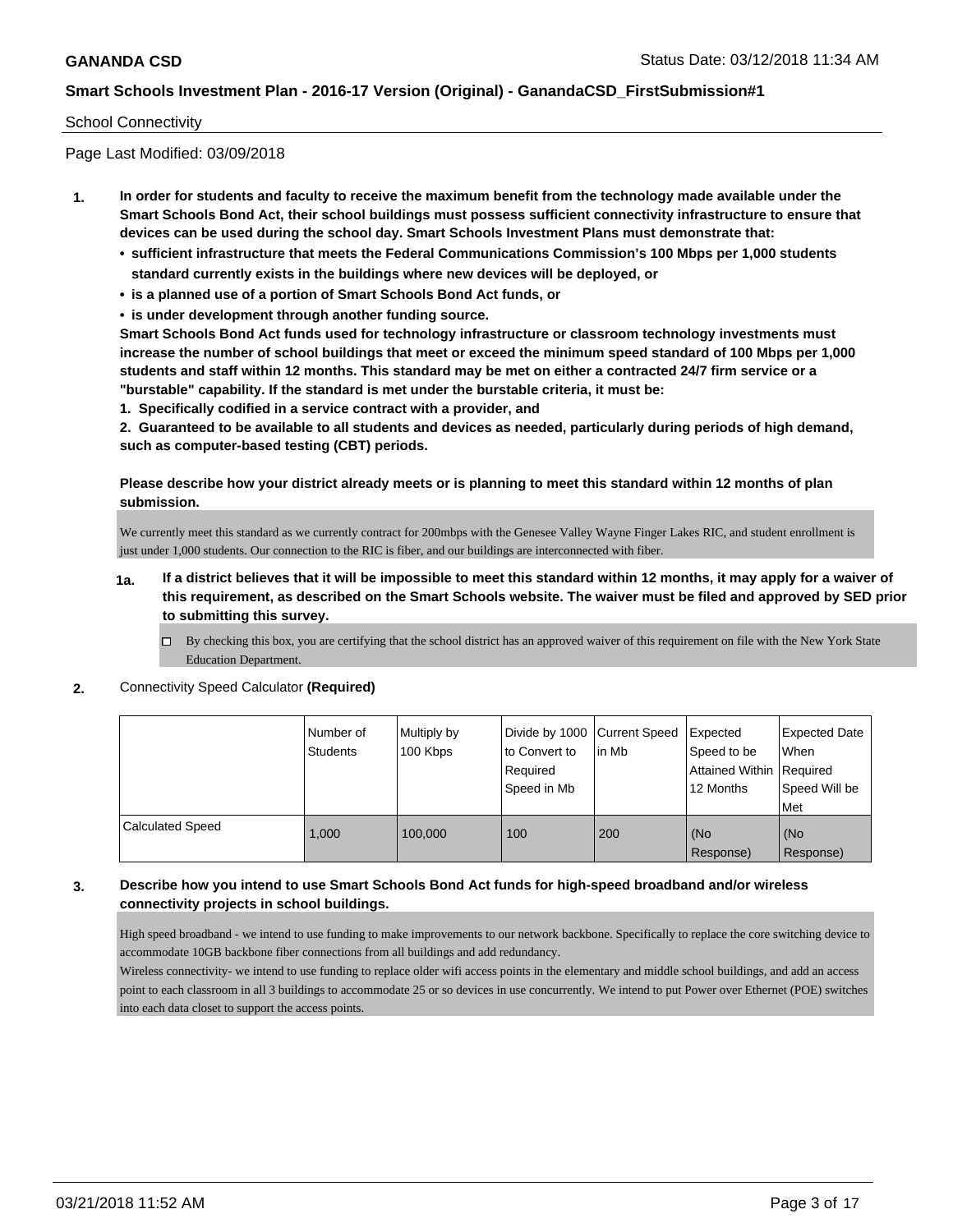#### School Connectivity

Page Last Modified: 03/09/2018

**4. Describe the linkage between the district's District Instructional Technology Plan and the proposed projects. (There should be a link between your response to this question and your response to Question 1 in Part E. Curriculum and Instruction "What are the district's plans to use digital connectivity and technology to improve teaching and learning?)**

Our technology plan goals linkage to Smart projects:

*All students have access to a technical environment that supports their individualized learning by accommodating diverse technologies as learning tools.* Our current backbone is not designed to handle the amount of web and wifi traffic that we are currently using. We are looking to upgrade our core network switch device to be able to allow ALL students (1:1) a fast, reliable connection to the Internet for connected learning. *All students have access to personal computing devices and software to support their learning experience.* We currently have shared Chromebook carts at a ratio of about 1 device for every 2.5 students. We intend to purchase more Chromebooks to give all students access.

*The instructional program seamlessly integrates technology into the district's learning environment. Teachers utilize technology efficiently to maximize instructional impact. We plan to infuse technology into the teaching and learning process, so that it is as seamless as the pen and paper have become*. With the 1:1 initiative starting with students in grades 3-12, technology will be effortlessly infused into teaching and learning. Teachers will not have to plan for, and sign out a Chromebook cart, and wheel it into their classroom when its available. The learning technology in the classroom will be the norm, and not a special day.

In sum, our proposed project puts technology devices in the hands of all students, with strong infrastructure to support it.

**5. If the district wishes to have students and staff access the Internet from wireless devices within the school building, or in close proximity to it, it must first ensure that it has a robust Wi-Fi network in place that has sufficient bandwidth to meet user demand.**

#### **Please describe how you have quantified this demand and how you plan to meet this demand.**

Our current wifi network was designed to handle a few shared carts of devices in use in each wing of the schools. As we have purchased more devices in the last few years, we already see that access points shared among 4 or 5 classrooms will not handle the 1:1 load within each classroom. In consultation with the network support we get from our RIC and looking at the wifi controller during peak use, our proposed purchase plan includes updating our wifi to a more modern, cloud based controller with an access point in each classroom to handle 25 or so devices in each room concurrently.

**6. As indicated on Page 5 of the guidance, the Office of Facilities Planning will have to conduct a preliminary review of all capital projects, including connectivity projects.**

**Please indicate on a separate row each project number given to you by the Office of Facilities Planning.**

| Project Number        |  |
|-----------------------|--|
| 65-09-02-04-7-999-BA1 |  |

**7. Certain high-tech security and connectivity infrastructure projects may be eligible for an expedited review process as determined by the Office of Facilities Planning.**

**Was your project deemed eligible for streamlined review?**

Yes

**7a. Districts that choose the Streamlined Review Process will be required to certify that they have reviewed all installations with their licensed architect or engineer of record and provide that person's name and license number. The licensed professional must review the products and proposed method of installation prior to implementation and review the work during and after completion in order to affirm that the work was codecompliant, if requested.**

I certify that I have reviewed all installations with a licensed architect or engineer of record.

**8. Include the name and license number of the architect or engineer of record.**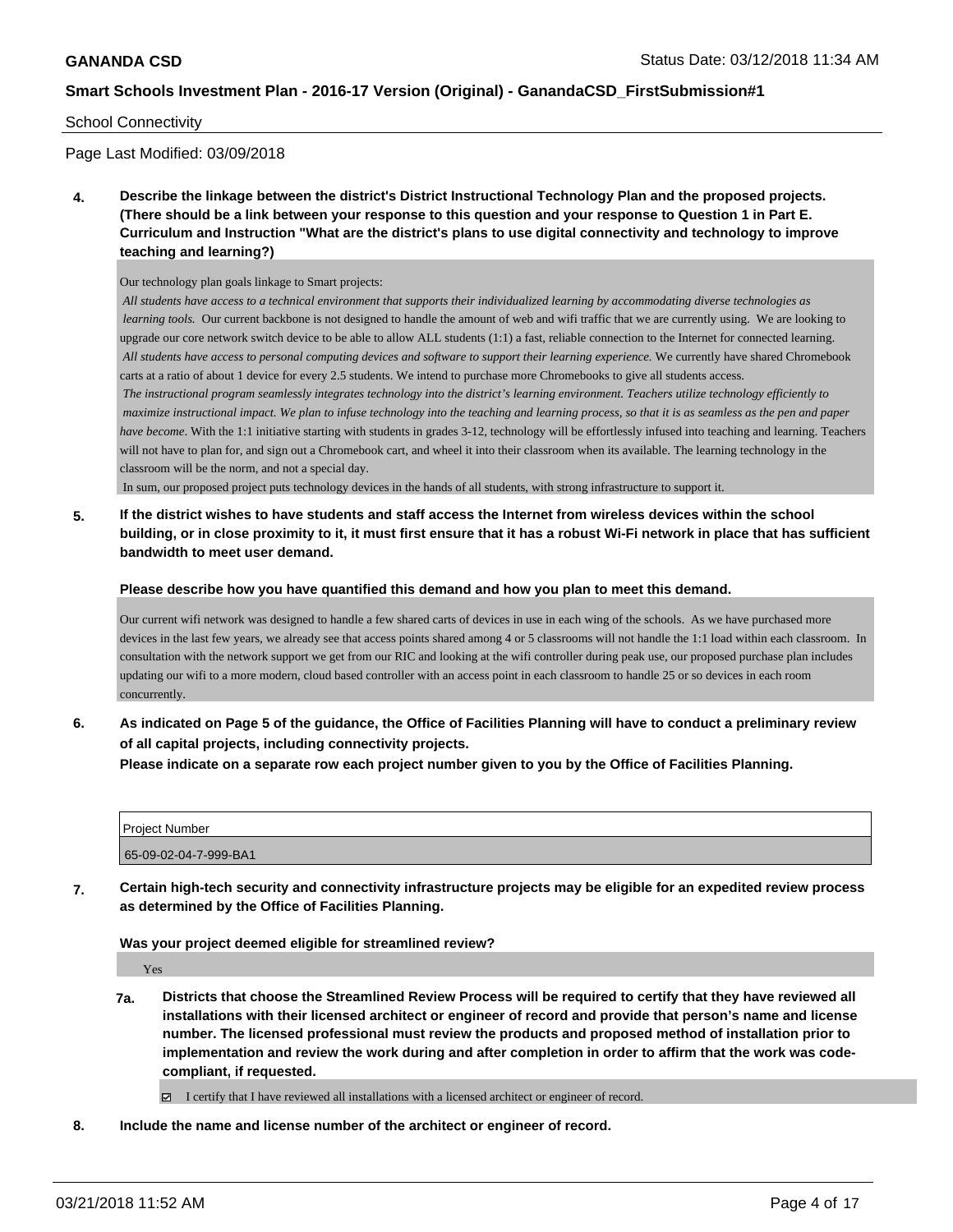## School Connectivity

Page Last Modified: 03/09/2018

| Name            | l License Number |
|-----------------|------------------|
| Gian-Paul Piane | 25315            |

**9.** If you are submitting an allocation for **School Connectivity** complete this table. **Note that the calculated Total at the bottom of the table must equal the Total allocation for this category that you entered in the SSIP Overview overall budget.** 

|                                            | Sub-          |
|--------------------------------------------|---------------|
|                                            | Allocation    |
| Network/Access Costs                       | 118,548       |
| <b>Outside Plant Costs</b>                 | $\mathbf 0$   |
| School Internal Connections and Components | 51,713        |
| Professional Services                      | (No Response) |
| Testing                                    | 615           |
| <b>Other Upfront Costs</b>                 | (No Response) |
| <b>Other Costs</b>                         | $\mathbf 0$   |
| Totals:                                    | 170,876       |

**10. Please detail the type, quantity, per unit cost and total cost of the eligible items under each sub-category. This is especially important for any expenditures listed under the "Other" category. All expenditures must be eligible for tax-exempt financing to be reimbursed through the SSBA. Sufficient detail must be provided so that we can verify this is the case. If you have any questions, please contact us directly through smartschools@nysed.gov. NOTE: Wireless Access Points should be included in this category, not under Classroom Educational Technology, except those that will be loaned/purchased for nonpublic schools.**

| Select the allowable expenditure<br>type.<br>Repeat to add another item under<br>each type. | Item to be purchased                                        | Quantity       | Cost per Item | <b>Total Cost</b> |
|---------------------------------------------------------------------------------------------|-------------------------------------------------------------|----------------|---------------|-------------------|
| Network/Access Costs                                                                        | Core switch-JC772A HP 5900AF-<br>48XG-4QSFP+ Switch         | $\overline{2}$ | 10,076        | 20,152            |
| <b>Connections/Components</b>                                                               | Core switch-JC680A HP 58x0AF<br>650W AC Power Supply        | 4              | 360           | 1,440             |
| Connections/Components                                                                      | Core switch-HP 58x0AF Frt(ports)-<br>Bck(pwr) Fan Tray      | $\overline{4}$ | 86            | 344               |
| <b>Connections/Components</b>                                                               | Core switch-JG326A HP X240 40G<br>QSFP+ QSFP+ 1m DAC Cable  | $\overline{4}$ | 202           | 808               |
| <b>Connections/Components</b>                                                               | Cables-JD092B HP X130 10G SFP+<br><b>LC SR Transceiver</b>  | $\overline{4}$ | 657           | 2,628             |
| <b>Connections/Components</b>                                                               | Cables-JD093B HP X130 10G SFP+<br><b>LC LRM Transceiver</b> | 16             | 768           | 12,288            |
| <b>Connections/Components</b>                                                               | Cables-JD094B HP X130 10G SFP+<br><b>LC LR Transceiver</b>  | 8              | 1,598         | 12,784            |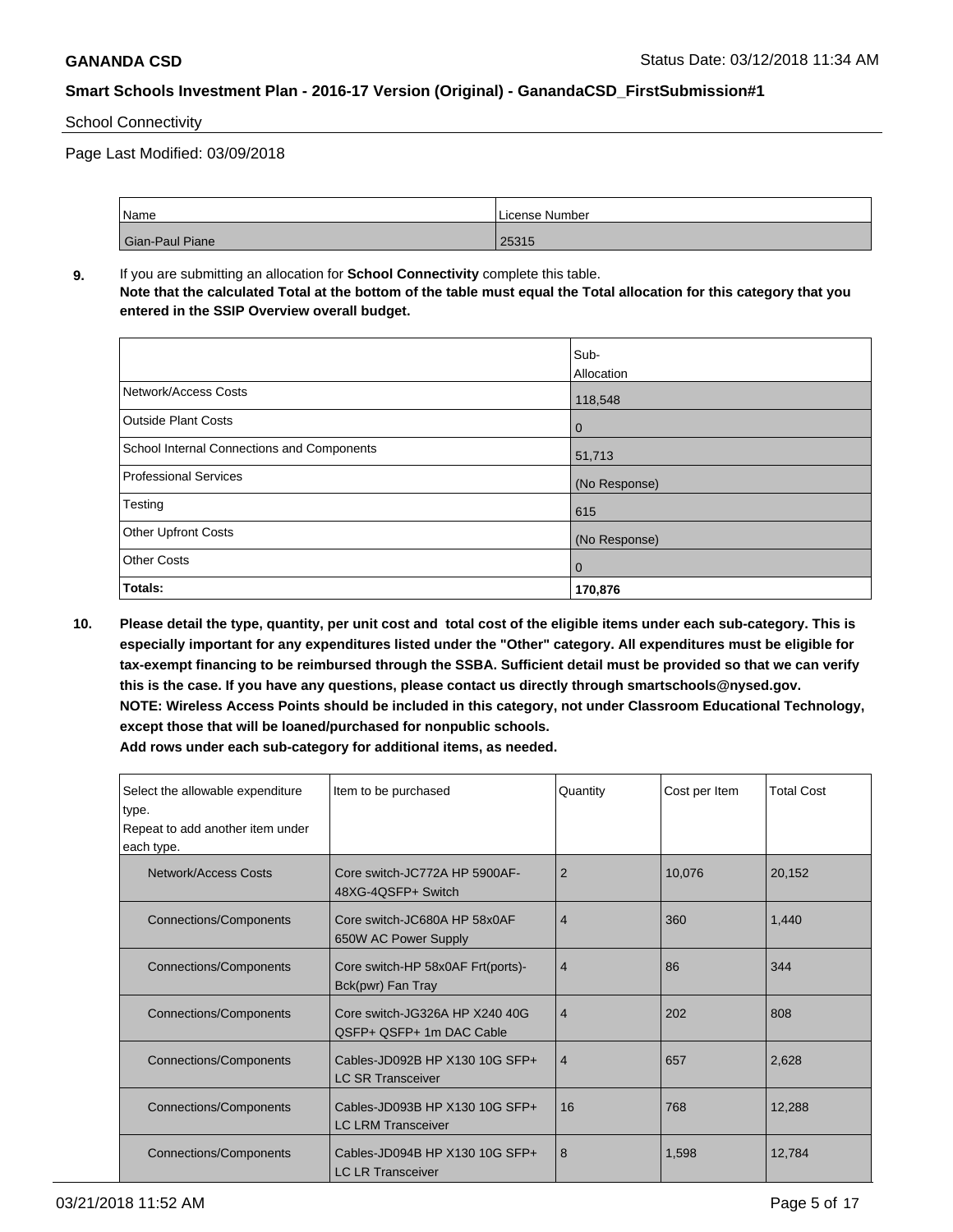# School Connectivity

# Page Last Modified: 03/09/2018

| Select the allowable expenditure<br>type.<br>Repeat to add another item under<br>each type.                                                                       | Item to be purchased                                                 | Quantity       | Cost per Item | <b>Total Cost</b> |
|-------------------------------------------------------------------------------------------------------------------------------------------------------------------|----------------------------------------------------------------------|----------------|---------------|-------------------|
| <b>Connections/Components</b>                                                                                                                                     | Cables-JD097C HP X240 10G SFP+<br>to SFP+ 3m Direct Attach           | 11             | 130           | 1,430             |
| <b>Connections/Components</b>                                                                                                                                     | Cables-JD368B HPE 5500/5120 2-port<br>10GbE SFP+ Module              | 8              | 480           | 3,840             |
| Network/Access Costs                                                                                                                                              | Switches-JH326A HPE 5130 48G<br>PoE+ 4SFP+ 1-slot HI Switch          | 11             | 2,755         | 30,305            |
| <b>Connections/Components</b>                                                                                                                                     | Switches-JG545A HP X362 1110W AC<br>PoE Power Supply                 | 22             | 480           | 10,560            |
| Network/Access Costs                                                                                                                                              | WiFi APs-MR42-HW MR42 Cloud<br>109<br>Managed AP                     |                | 605           | 65,945            |
| Network/Access Costs                                                                                                                                              | WiFi AP-MR72 Cloud Managed 11AC<br>AP                                | $\mathbf{1}$   | 880           | 880               |
| Network/Access Costs                                                                                                                                              | WiFi AP-Dual Band Omni Antennas for<br>$\overline{2}$<br><b>MR72</b> |                | 110           | 220               |
| <b>Connections/Components</b>                                                                                                                                     | Switch & Core Installation by BOCES<br>123<br><b>RIC</b>             |                | 45            | 5,535             |
| Network/Access Costs                                                                                                                                              | Network KVM Switch- Belkin 8 port<br>Pro3                            |                | 1,046         | 1,046             |
| Cables-Network KVM Switch-<br><b>Connections/Components</b><br><b>OmniView Dual Port Cable</b><br>Testing<br>Switches & Core Testing 10% of fee -<br>by BOCES RIC |                                                                      | $\overline{2}$ | 28            | 56                |
|                                                                                                                                                                   |                                                                      | 123            | 5             | 615               |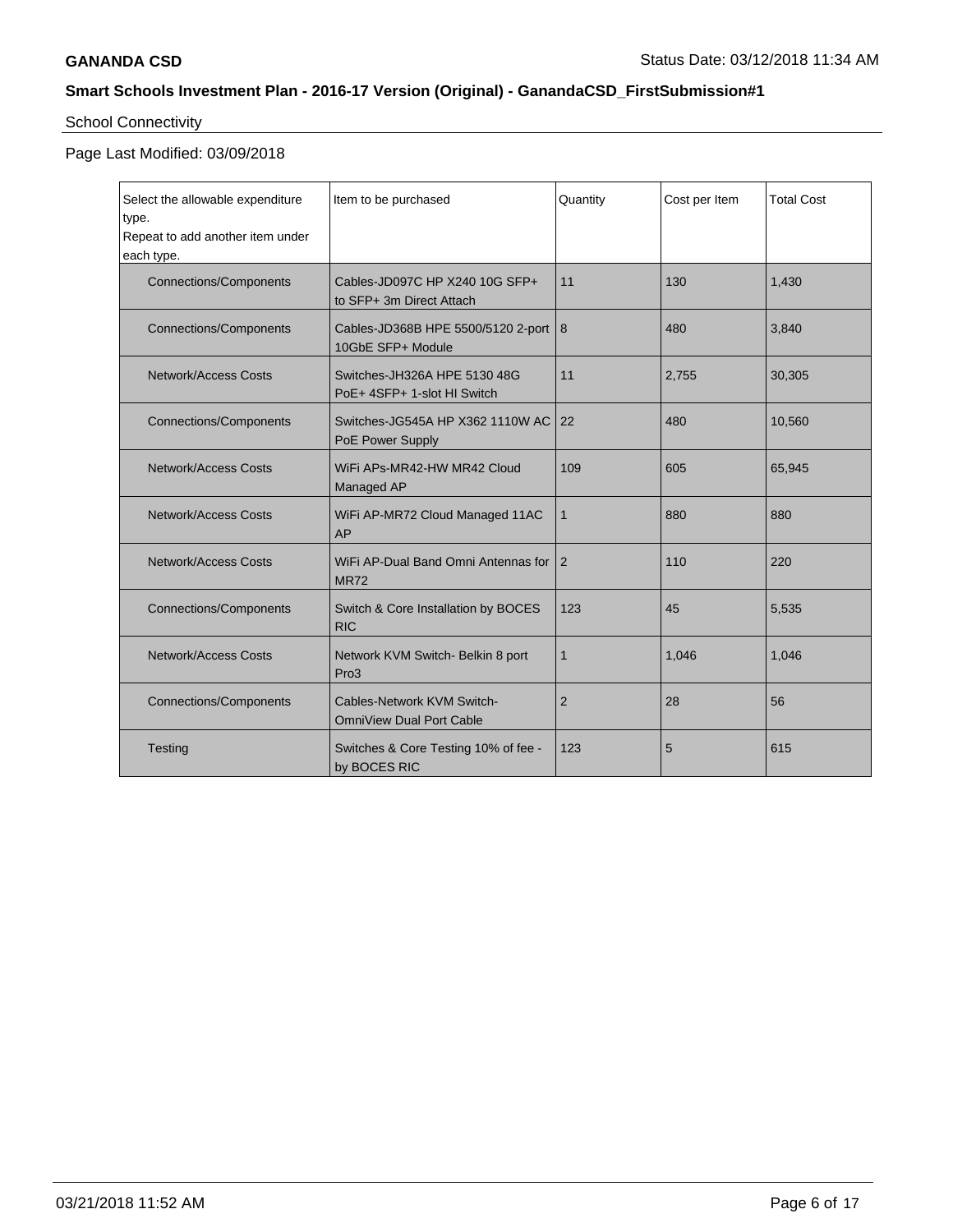Community Connectivity (Broadband and Wireless)

Page Last Modified: 03/09/2018

**1. Describe how you intend to use Smart Schools Bond Act funds for high-speed broadband and/or wireless connectivity projects in the community.**

(No Response)

**2. Please describe how the proposed project(s) will promote student achievement and increase student and/or staff access to the Internet in a manner that enhances student learning and/or instruction outside of the school day and/or school building.**

(No Response)

**3. Community connectivity projects must comply with all the necessary local building codes and regulations (building and related permits are not required prior to plan submission).**

 $\Box$  I certify that we will comply with all the necessary local building codes and regulations.

**4. Please describe the physical location of the proposed investment.**

(No Response)

**5. Please provide the initial list of partners participating in the Community Connectivity Broadband Project, along with their Federal Tax Identification (Employer Identification) number.**

| <b>Project Partners</b> | l Federal ID # |
|-------------------------|----------------|
| (No Response)           | (No Response)  |

**6.** If you are submitting an allocation for **Community Connectivity**, complete this table. **Note that the calculated Total at the bottom of the table must equal the Total allocation for this category that you entered in the SSIP Overview overall budget.**

|                                    | Sub-Allocation |
|------------------------------------|----------------|
| Network/Access Costs               | (No Response)  |
| Outside Plant Costs                | (No Response)  |
| <b>Tower Costs</b>                 | (No Response)  |
| <b>Customer Premises Equipment</b> | (No Response)  |
| Professional Services              | (No Response)  |
| Testing                            | (No Response)  |
| <b>Other Upfront Costs</b>         | (No Response)  |
| <b>Other Costs</b>                 | (No Response)  |
| Totals:                            | 0              |

**7. Please detail the type, quantity, per unit cost and total cost of the eligible items under each sub-category. This is especially important for any expenditures listed under the "Other" category. All expenditures must be capital-bond eligible to be reimbursed through the SSBA. If you have any questions, please contact us directly through smartschools@nysed.gov.**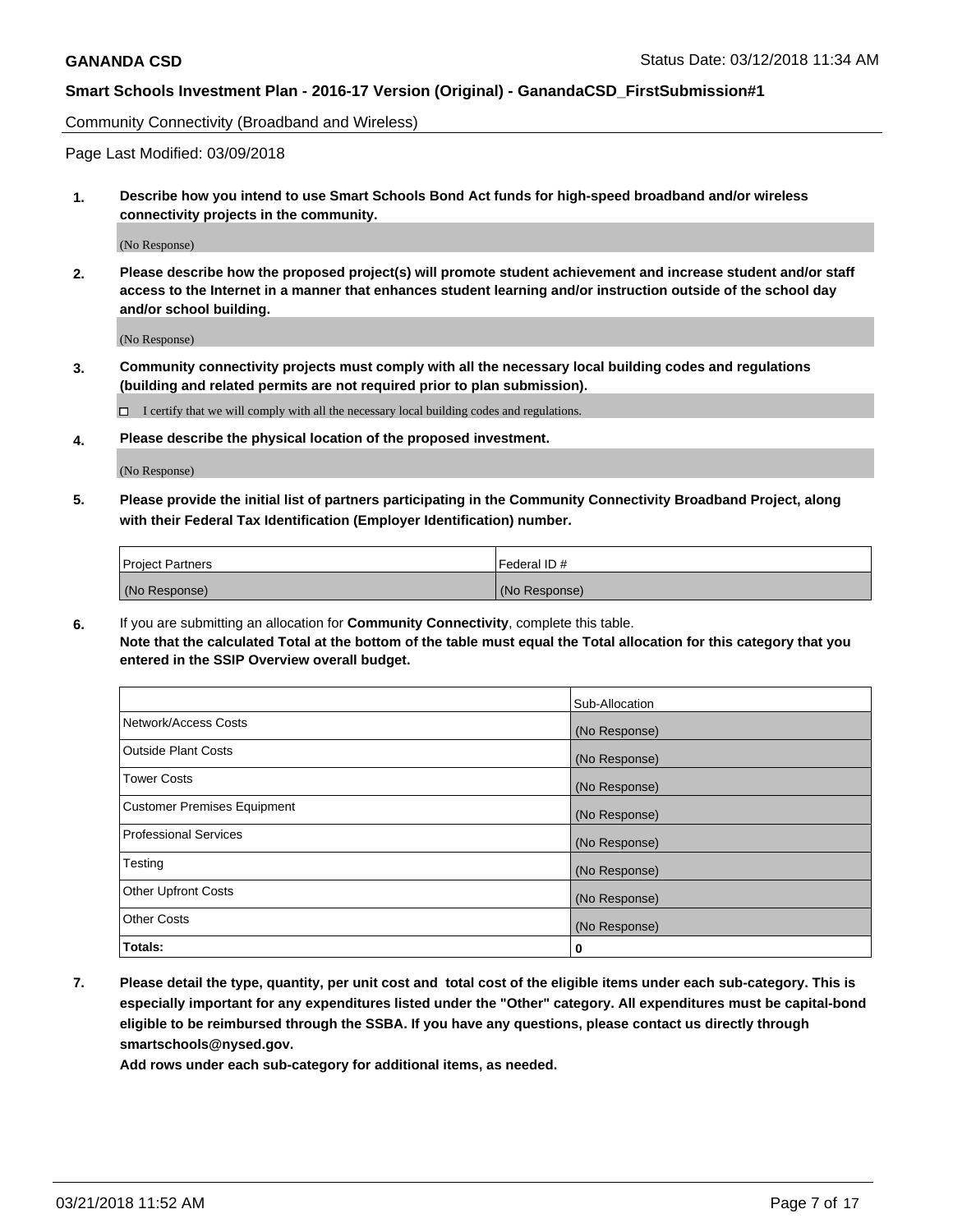Community Connectivity (Broadband and Wireless)

Page Last Modified: 03/09/2018

| Select the allowable expenditure<br>type.<br>Repeat to add another item under | Item to be purchased | Quantity      | Cost per Item | <b>Total Cost</b> |
|-------------------------------------------------------------------------------|----------------------|---------------|---------------|-------------------|
| each type.                                                                    |                      |               |               |                   |
| (No Response)                                                                 | (No Response)        | (No Response) | (No Response) | (No Response)     |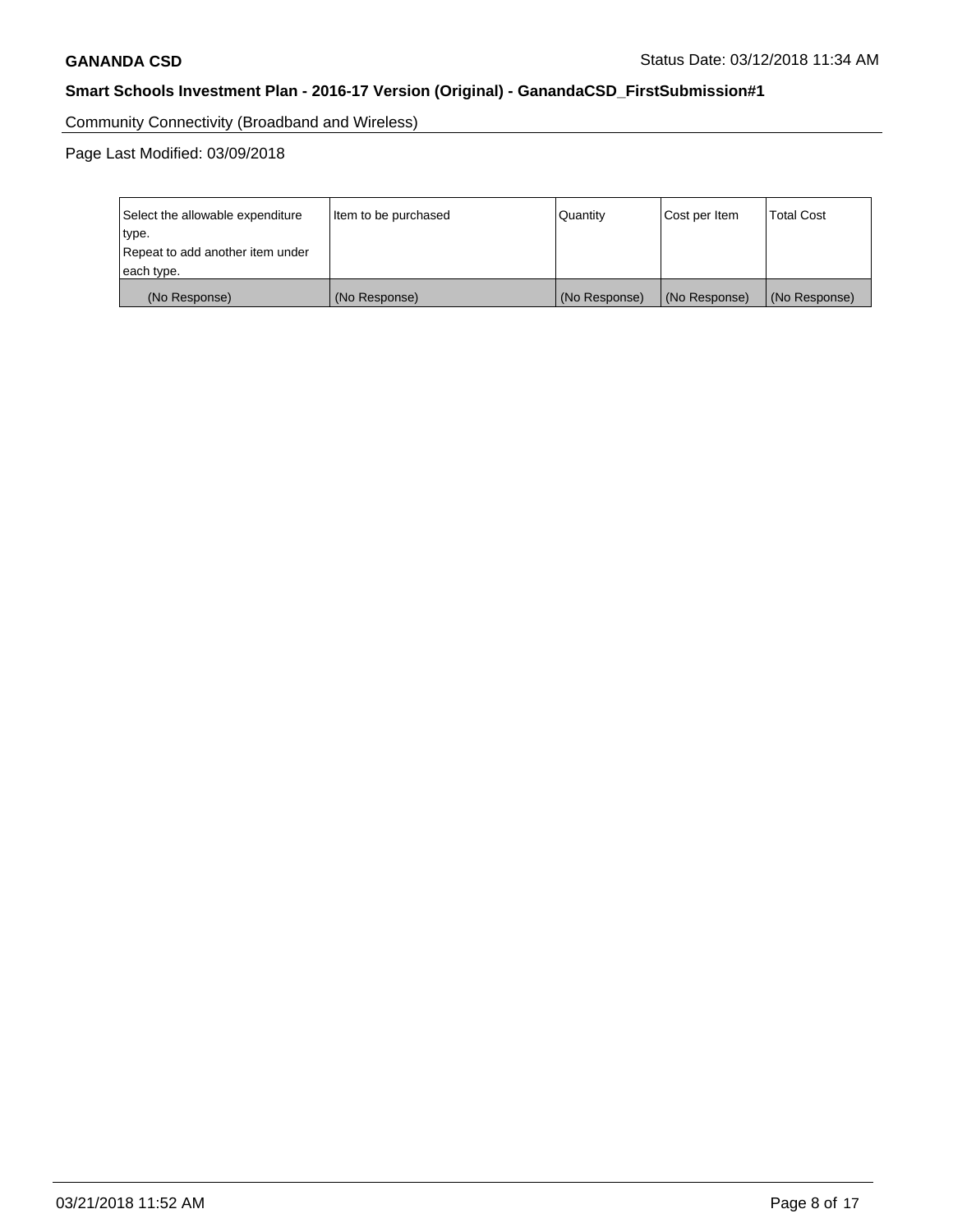#### Classroom Learning Technology

Page Last Modified: 03/09/2018

**1. In order for students and faculty to receive the maximum benefit from the technology made available under the Smart Schools Bond Act, their school buildings must possess sufficient connectivity infrastructure to ensure that devices can be used during the school day. Smart Schools Investment Plans must demonstrate that sufficient infrastructure that meets the Federal Communications Commission's 100 Mbps per 1,000 students standard currently exists in the buildings where new devices will be deployed, or is a planned use of a portion of Smart Schools Bond Act funds, or is under development through another funding source.**

**Smart Schools Bond Act funds used for technology infrastructure or classroom technology investments must increase the number of school buildings that meet or exceed the minimum speed standard of 100 Mbps per 1,000 students and staff within 12 months. This standard may be met on either a contracted 24/7 firm service or a "burstable" capability. If the standard is met under the burstable criteria, it must be:**

**1. Specifically codified in a service contract with a provider, and**

**2. Guaranteed to be available to all students and devices as needed, particularly during periods of high demand, such as computer-based testing (CBT) periods.**

**Please describe how your district already meets or is planning to meet this standard within 12 months of plan submission.**

The District currently meets this standard as we have just under 1000 students enrolled, and have 200Mbps bandwidth allotted to us through the Genesee Valley Wayne-Finger Lakes Edutech RIC.

- **1a. If a district believes that it will be impossible to meet this standard within 12 months, it may apply for a waiver of this requirement, as described on the Smart Schools website. The waiver must be filed and approved by SED prior to submitting this survey.**
	- By checking this box, you are certifying that the school district has an approved waiver of this requirement on file with the New York State Education Department.
- **2.** Connectivity Speed Calculator **(Required)**

|                         | Number of<br><b>Students</b> | Multiply by<br>100 Kbps | Divide by 1000 Current Speed<br>to Convert to<br>Required<br>Speed in Mb | l in Mb | Expected<br>Speed to be<br>Attained Within Required<br>12 Months | <b>Expected Date</b><br>When<br>Speed Will be<br><b>Met</b> |
|-------------------------|------------------------------|-------------------------|--------------------------------------------------------------------------|---------|------------------------------------------------------------------|-------------------------------------------------------------|
| <b>Calculated Speed</b> | 1.000                        | 100.000                 | 100                                                                      | 200     | (No<br>Response)                                                 | (No<br>Response)                                            |

**3. If the district wishes to have students and staff access the Internet from wireless devices within the school building, or in close proximity to it, it must first ensure that it has a robust Wi-Fi network in place that has sufficient bandwidth to meet user demand.**

**Please describe how you have quantified this demand and how you plan to meet this demand.**

Our current wifi network was designed to accomodate shared carts of mobile devices in one or two classrooms per wing at any given time. Current access points are zig-zagged through the wing, with 3-4 classrooms sharing an access point. As we have added more devices we have seen through wifi monitoring tools that we have maxed out APs and need to have one access point per classroom to effectively support 25 or so devices in use in each classroom simultaneously. Our proposed project puts Power over Ethernet (POE) switches into each data closet and an access point into each classroom, with multiple AP's in large group areas (cafe, gym, etc) to handle the load.

**4. All New York State public school districts are required to complete and submit an Instructional Technology Plan survey to the New York State Education Department in compliance with Section 753 of the Education Law and per Part 100.12 of the Commissioner's Regulations.**

**Districts that include educational technology purchases as part of their Smart Schools Investment Plan must have a submitted and approved Instructional Technology Plan survey on file with the New York State Education Department.**

By checking this box, you are certifying that the school district has an approved Instructional Technology Plan survey on file with the New York State Education Department.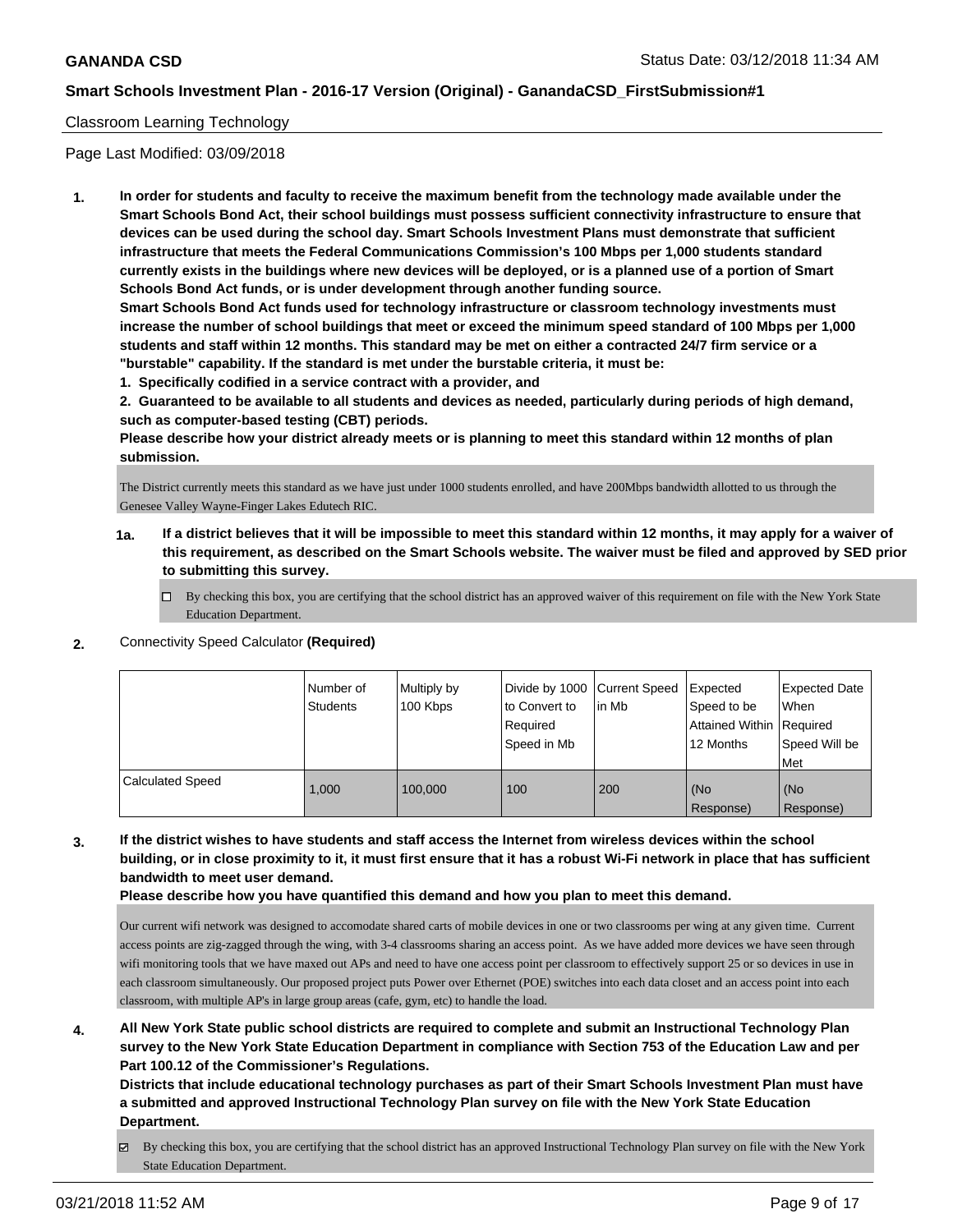#### Classroom Learning Technology

Page Last Modified: 03/09/2018

**5. Describe the devices you intend to purchase and their compatibility with existing or planned platforms or systems. Specifically address the adequacy of each facility's electrical, HVAC and other infrastructure necessary to install and support the operation of the planned technology.**

We plan to purchase 460 touch Chromebooks to add to our current fleet of Chromebooks. These new devices work seamlessly with our Google G Suite of cloud applications and our standard online instructional and assessment tools. They are approved devices for NY state testing purposes. The proposed purchase also includes protective cases for them, as they will be assigned to students and staff. As we re-assign current Chromebooks off of carts to staff and students, we will use existing storage and charging carts for charging as needed. These take only one electrical outlet to charge, as they are designed to rotate the charge between 1/3 of the units on each cart, so as not to be a heavy draw on the electrical at any one time. HVAC changes are not necessary as the devices put out far fewer BTU's than existing computers.

- **6. Describe how the proposed technology purchases will:**
	- **> enhance differentiated instruction;**
	- **> expand student learning inside and outside the classroom;**
	- **> benefit students with disabilities and English language learners; and**
	- **> contribute to the reduction of other learning gaps that have been identified within the district.**

**The expectation is that districts will place a priority on addressing the needs of students who struggle to succeed in a rigorous curriculum. Responses in this section should specifically address this concern and align with the district's Instructional Technology Plan (in particular Question 2 of E. Curriculum and Instruction: "Does the district's instructional technology plan address the needs of students with disabilities to ensure equitable access to instruction, materials and assessments?" and Question 3 of the same section: "Does the district's instructional technology plan address the provision of assistive technology specifically for students with disabilities to ensure access to and participation in the general curriculum?"**

The purchase of 460 more touch Chromebooks will allow us to begin a 1:1 initiative with students in grades 3-12 and have the tools at hand for our Personalized Learning initiative. This will give equitable access to all of these students to use digital tools such as speech to text and graphic organizers in their learning. Additionally, teachers already using G Suite apps and assignments can personalize assignments and feedback to each student without other students knowing what they are working on. Classrooms with constant access to student devices can rely on using digital assessments which offer alternate modes to accommodate diverse learners. Mobile devices are already being used to take the classroom to nontraditional locations. Science takes them out to the field with sensors to record data. Students can use cloud tools at home and other locations. English language learners will have translation tools at their fingertips, and can record and listen to themselves speaking, as well as take time to listen and relisten to teacher recorded passages. Currently, we have mobile devices assigned to students only per IEP designation by the CSE. A 1:1 puts these tools to work for all students.

### **7. Where appropriate, describe how the proposed technology purchases will enhance ongoing communication with parents and other stakeholders and help the district facilitate technology-based regional partnerships, including distance learning and other efforts.**

Having a more robust network backbone and wifi infrastructure, coupled with more devices that have built in cameras/microphones allows for more simultaneous and spontaneous video communication to support instruction. Language students can instantly connect with native speakers. Video conferencing will no longer have to be a scheduled event due to network constraints. Videos can be more easily produced and shared with parents and the community regarding school initiatives and instructional goals.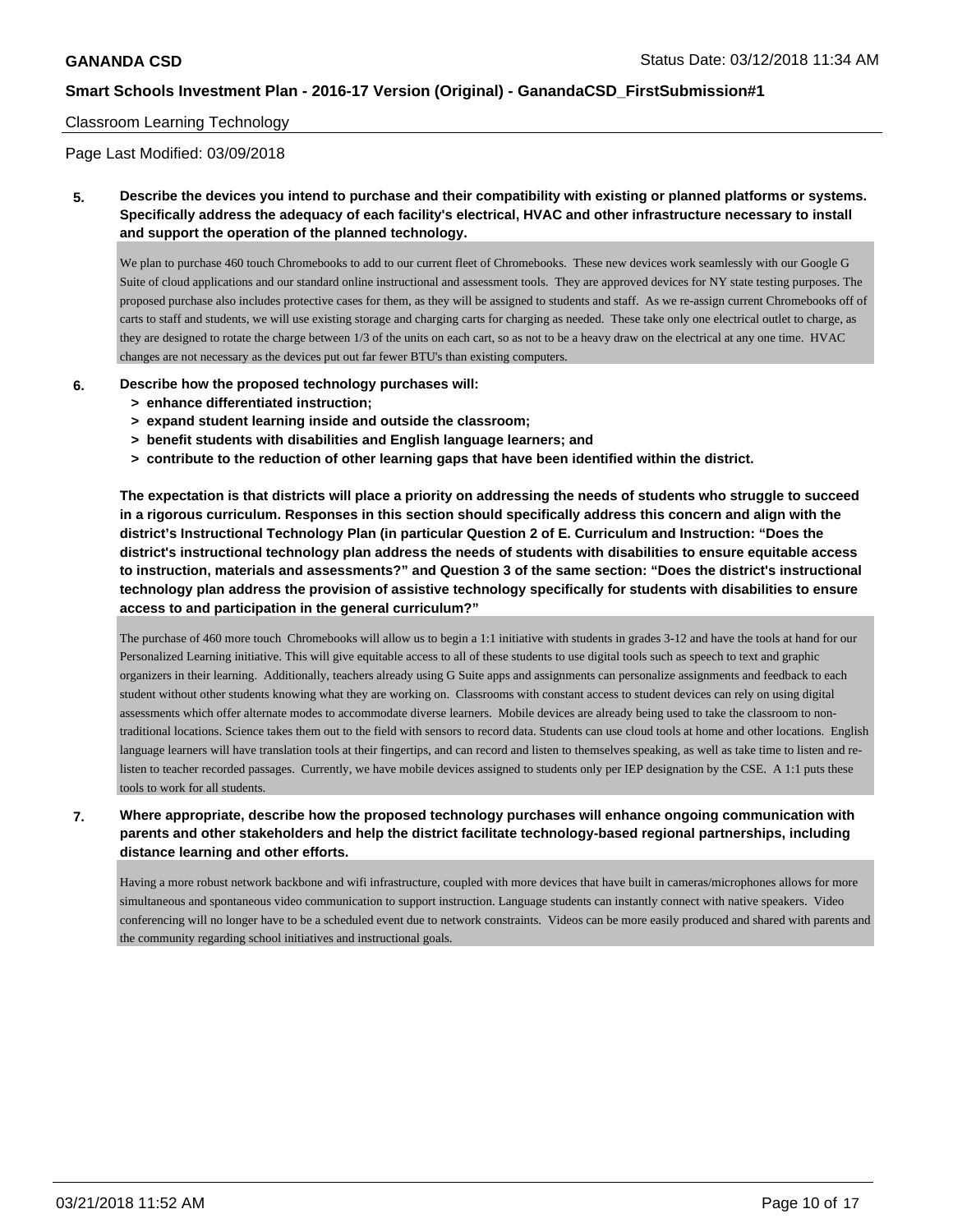#### Classroom Learning Technology

Page Last Modified: 03/09/2018

**8. Describe the district's plan to provide professional development to ensure that administrators, teachers and staff can employ the technology purchased to enhance instruction successfully.**

**Note: This response should be aligned and expanded upon in accordance with your district's response to Question 1 of F. Professional Development of your Instructional Technology Plan: "Please provide a summary of professional development offered to teachers and staff, for the time period covered by this plan, to support technology to enhance teaching and learning. Please include topics, audience and method of delivery within your summary."**

Gananda school district is beginning a Personalized Learning (PL) transition with the help of a regional consortium consultant. We are working internally with a core group of admins and teachers and attending regular Professional Development (PD) in changing instructional pedagogy and using technological tools to redefine teaching and learning. In subsequent years teachers choosing to begin their transition to PL will be required to have the same PD. Professional development on using G Suite apps, online tools and assessments and Chromebooks will continue to be offered in multiple modes: embedded peer support led by our Tech Geniuses, regular and frequent hands on workshops on Thursdays, webinar and in person trainings for online tools and assessments such as i-Ready, and supporting teachers endeavors to become Google Certified Educators.

- **9. Districts must contact the SUNY/CUNY teacher preparation program that supplies the largest number of the district's new teachers to request advice on innovative uses and best practices at the intersection of pedagogy and educational technology.**
	- By checking this box, you certify that you have contacted the SUNY/CUNY teacher preparation program that supplies the largest number of your new teachers to request advice on these issues.
	- **9a. Please enter the name of the SUNY or CUNY Institution that you contacted.**

SUNY Brockport

**9b. Enter the primary Institution phone number.**

585-395-2258

**9c. Enter the name of the contact person with whom you consulted and/or will be collaborating with on innovative uses of technology and best practices.**

Thomas J. Hernandez

**10. A district whose Smart Schools Investment Plan proposes the purchase of technology devices and other hardware must account for nonpublic schools in the district.**

**Are there nonpublic schools within your school district?**

| ┒ | Yes |
|---|-----|
| ↗ | No  |

**11.** Nonpublic Classroom Technology Loan Calculator

The Smart Schools Bond Act provides that any Classroom Learning Technology purchases made using Smart Schools funds shall be lent, upon request, to nonpublic schools in the district. However, no school district shall be required to loan technology in amounts greater than the total obtained and spent on technology pursuant to the Smart Schools Bond Act and the value of such loan may not exceed the total of \$250 multiplied by the nonpublic school enrollment in the base year at the time of enactment.

See: http://www.p12.nysed.gov/mgtserv/smart\_schools/docs/Smart\_Schools\_Bond\_Act\_Guidance\_04.27.15\_Final.pdf.

|                                     | I. Classroom<br>Technology<br>Sub-allocation | l 2. Public<br>l Enrollment<br>$(2014 - 15)$ | l 3. Nonpublic<br>Enrollment<br>(2014-15) | l 4. Sum of<br>Public and<br>l Nonpublic<br>Enrollment                                        | 15. Total Per<br>Pupil Sub-<br>allocation | 6. Total<br>Nonpublic Loan<br>Amount |
|-------------------------------------|----------------------------------------------|----------------------------------------------|-------------------------------------------|-----------------------------------------------------------------------------------------------|-------------------------------------------|--------------------------------------|
| Calculated Nonpublic Loan<br>Amount |                                              |                                              |                                           | (No Response)   (No Response)   (No Response)   (No Response)   (No Response)   (No Response) |                                           |                                      |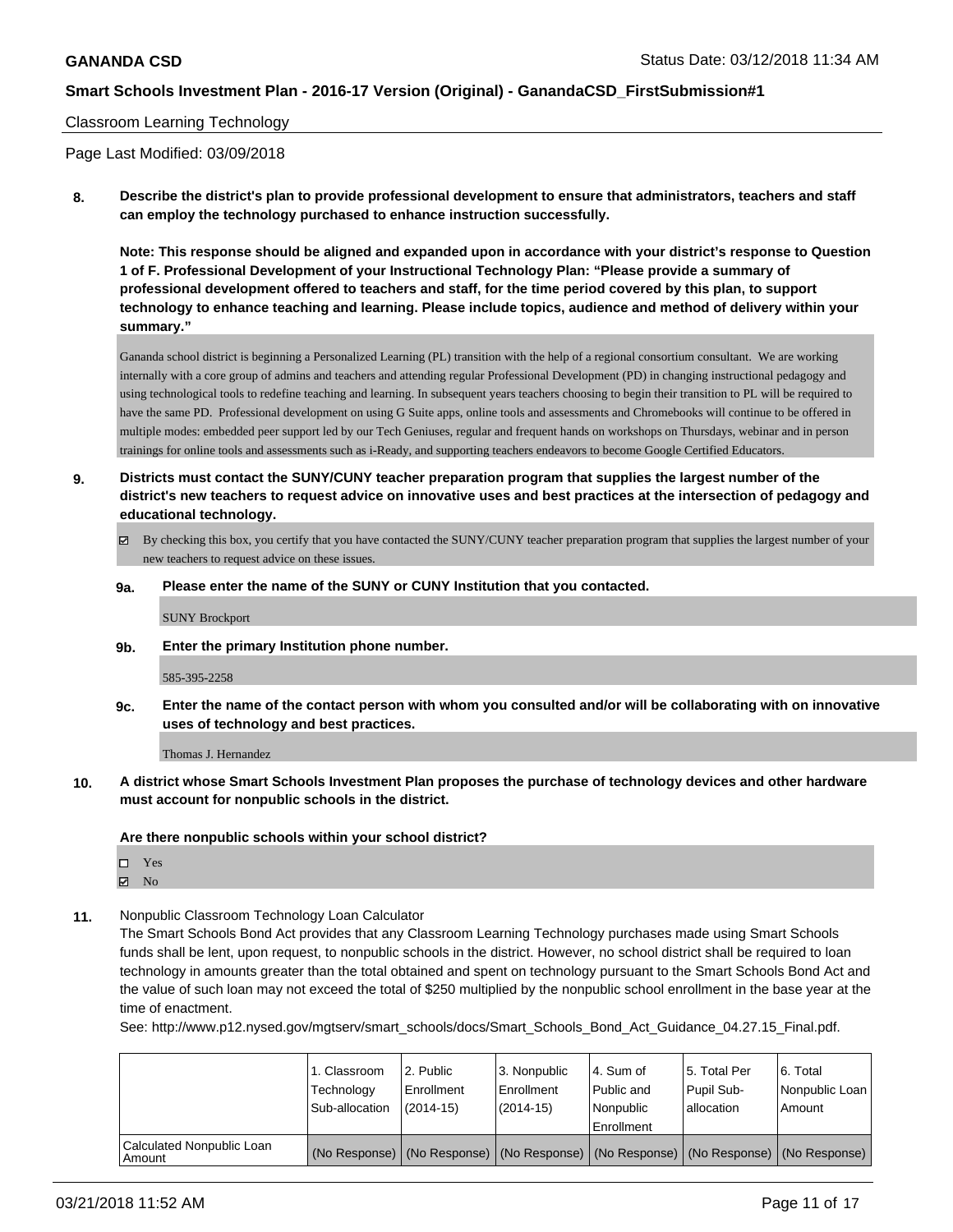#### Classroom Learning Technology

Page Last Modified: 03/09/2018

**12. To ensure the sustainability of technology purchases made with Smart Schools funds, districts must demonstrate a long-term plan to maintain and replace technology purchases supported by Smart Schools Bond Act funds. This sustainability plan shall demonstrate a district's capacity to support recurring costs of use that are ineligible for Smart Schools Bond Act funding such as device maintenance, technical support, Internet and wireless fees, maintenance of hotspots, staff professional development, building maintenance and the replacement of incidental items. Further, such a sustainability plan shall include a long-term plan for the replacement of purchased devices and equipment at the end of their useful life with other funding sources.**

 $\boxtimes$  By checking this box, you certify that the district has a sustainability plan as described above.

**13. Districts must ensure that devices purchased with Smart Schools Bond funds will be distributed, prepared for use, maintained and supported appropriately. Districts must maintain detailed device inventories in accordance with generally accepted accounting principles.**

By checking this box, you certify that the district has a distribution and inventory management plan and system in place.

**14.** If you are submitting an allocation for **Classroom Learning Technology** complete this table. **Note that the calculated Total at the bottom of the table must equal the Total allocation for this category that you entered in the SSIP Overview overall budget.**

|                          | Sub-Allocation |
|--------------------------|----------------|
| Interactive Whiteboards  | (No Response)  |
| Computer Servers         | (No Response)  |
| <b>Desktop Computers</b> | (No Response)  |
| Laptop Computers         | 172,500        |
| <b>Tablet Computers</b>  | (No Response)  |
| <b>Other Costs</b>       | 25,300         |
| Totals:                  | 197,800        |

**15. Please detail the type, quantity, per unit cost and total cost of the eligible items under each sub-category. This is especially important for any expenditures listed under the "Other" category. All expenditures must be capital-bond eligible to be reimbursed through the SSBA. If you have any questions, please contact us directly through smartschools@nysed.gov.**

**Please specify in the "Item to be Purchased" field which specific expenditures and items are planned to meet the district's nonpublic loan requirement, if applicable.**

**NOTE: Wireless Access Points that will be loaned/purchased for nonpublic schools should ONLY be included in this category, not under School Connectivity, where public school districts would list them. Add rows under each sub-category for additional items, as needed.**

| Select the allowable expenditure | Iltem to be Purchased         | Quantity | Cost per Item | <b>Total Cost</b> |
|----------------------------------|-------------------------------|----------|---------------|-------------------|
| type.                            |                               |          |               |                   |
| Repeat to add another item under |                               |          |               |                   |
| each type.                       |                               |          |               |                   |
| <b>Laptop Computers</b>          | <b>Touch flip Chromebooks</b> | 460      | 375           | 172,500           |
| <b>Other Costs</b>               | Chromebook cases              | 460      | 30            | 13,800            |
| <b>Other Costs</b>               | Chrome Management Licenses    | 460      | 25            | 11,500            |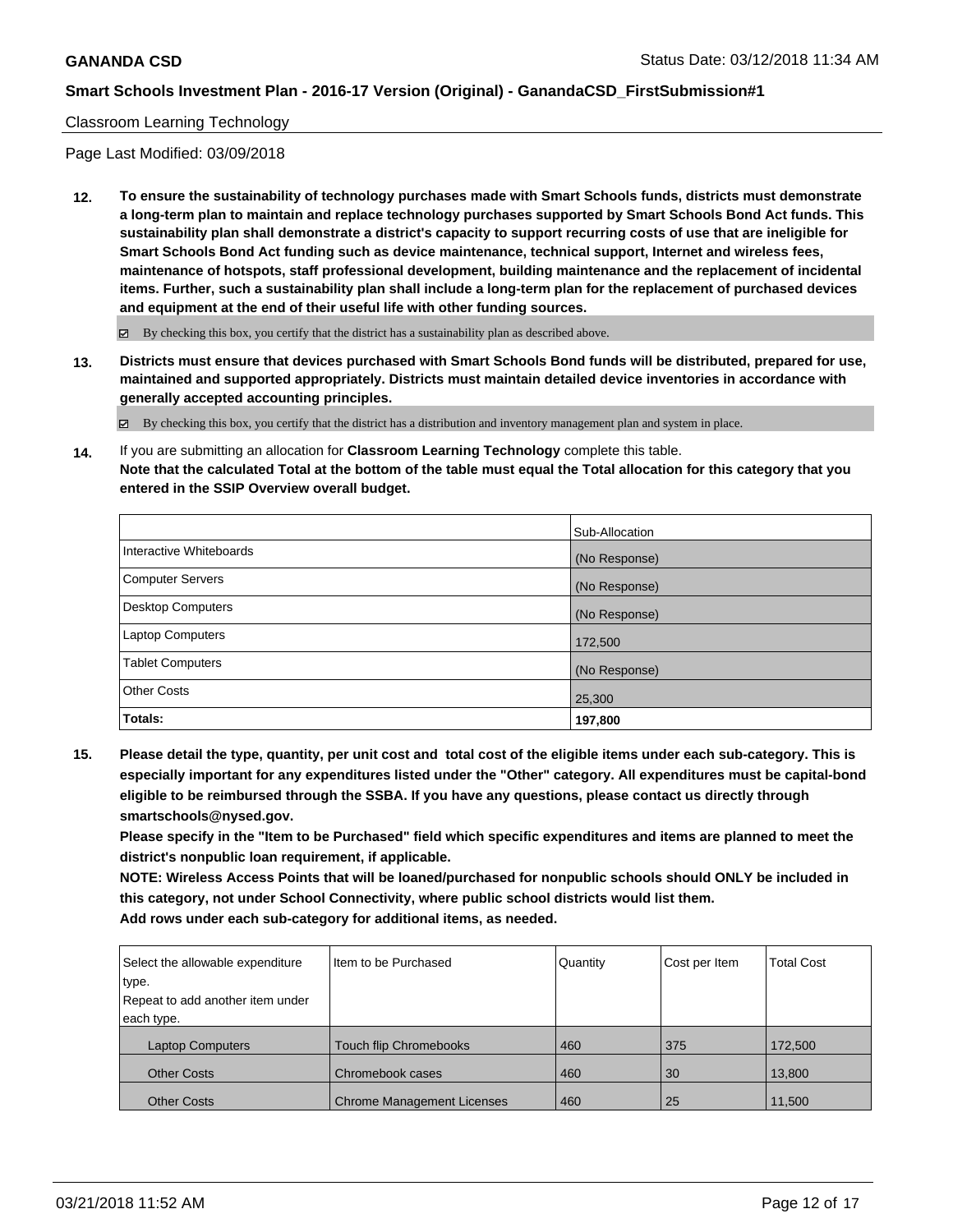#### Pre-Kindergarten Classrooms

Page Last Modified: 03/09/2018

**1. Provide information regarding how and where the district is currently serving pre-kindergarten students and justify the need for additional space with enrollment projections over 3 years.**

(No Response)

- **2. Describe the district's plan to construct, enhance or modernize education facilities to accommodate prekindergarten programs. Such plans must include:**
	- **Specific descriptions of what the district intends to do to each space;**
	- **An affirmation that pre-kindergarten classrooms will contain a minimum of 900 square feet per classroom;**
	- **The number of classrooms involved;**
	- **The approximate construction costs per classroom; and**
	- **Confirmation that the space is district-owned or has a long-term lease that exceeds the probable useful life of the improvements.**

(No Response)

**3. Smart Schools Bond Act funds may only be used for capital construction costs. Describe the type and amount of additional funds that will be required to support ineligible ongoing costs (e.g. instruction, supplies) associated with any additional pre-kindergarten classrooms that the district plans to add.**

(No Response)

**4. All plans and specifications for the erection, repair, enlargement or remodeling of school buildings in any public school district in the State must be reviewed and approved by the Commissioner. Districts that plan capital projects using their Smart Schools Bond Act funds will undergo a Preliminary Review Process by the Office of Facilities Planning.**

**Please indicate on a separate row each project number given to you by the Office of Facilities Planning.**

| <b>Project Number</b> |  |
|-----------------------|--|
| (No Response)         |  |

**5.** If you have made an allocation for **Pre-Kindergarten Classrooms,** complete this table.

**Note that the calculated Total at the bottom of the table must equal the Total allocation for this category that you entered in the SSIP Overview overall budget.**

|                                          | Sub-Allocation |
|------------------------------------------|----------------|
| Construct Pre-K Classrooms               | (No Response)  |
| Enhance/Modernize Educational Facilities | (No Response)  |
| Other Costs                              | (No Response)  |
| Totals:                                  | 0              |

**6. Please detail the type, quantity, per unit cost and total cost of the eligible items under each sub-category. This is especially important for any expenditures listed under the "Other" category. All expenditures must be capital-bond eligible to be reimbursed through the SSBA. If you have any questions, please contact us directly through smartschools@nysed.gov.**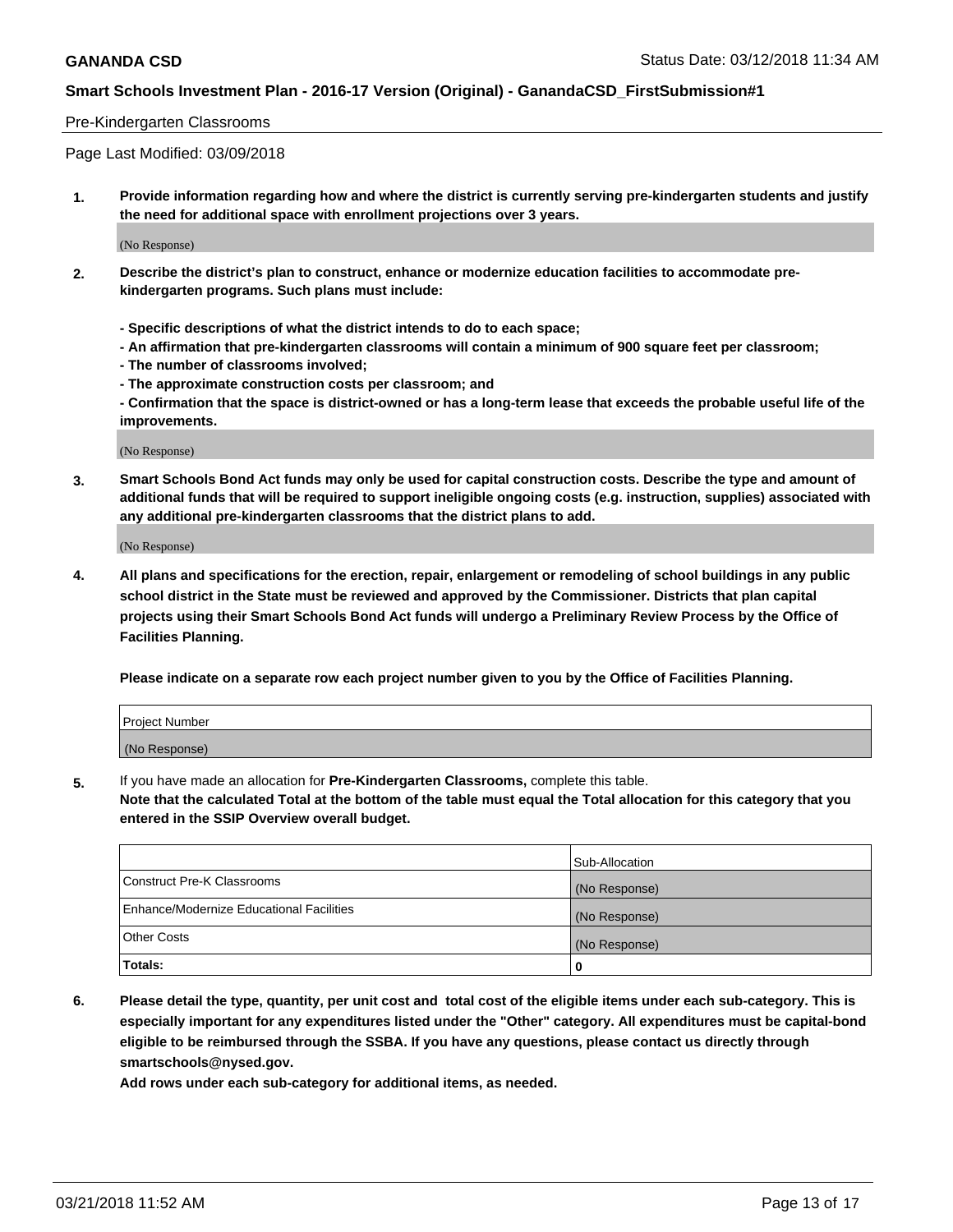# Pre-Kindergarten Classrooms

Page Last Modified: 03/09/2018

| Select the allowable expenditure | Item to be purchased | Quantity      | Cost per Item | <b>Total Cost</b> |
|----------------------------------|----------------------|---------------|---------------|-------------------|
| type.                            |                      |               |               |                   |
| Repeat to add another item under |                      |               |               |                   |
| each type.                       |                      |               |               |                   |
| (No Response)                    | (No Response)        | (No Response) | (No Response) | (No Response)     |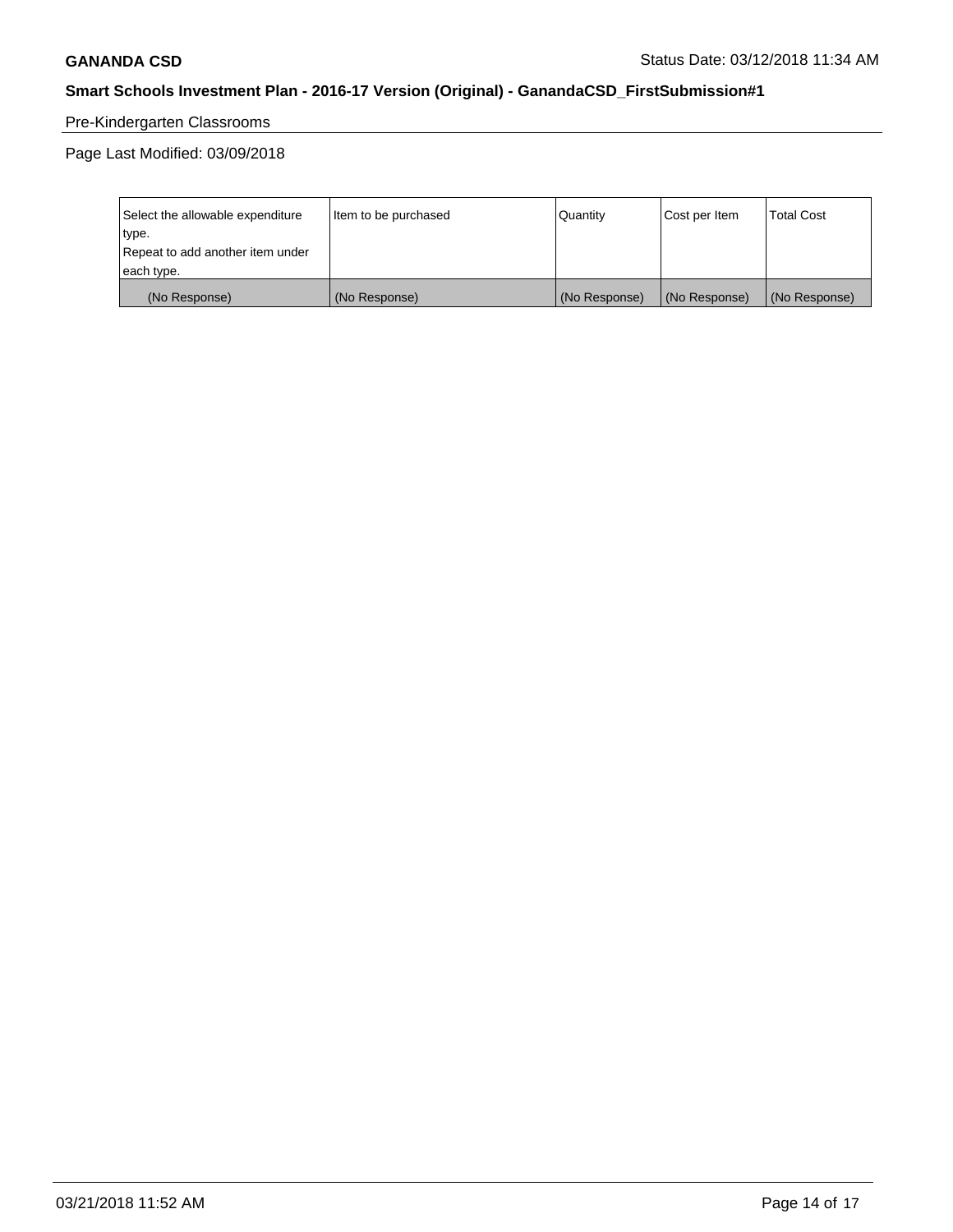#### Replace Transportable Classrooms

Page Last Modified: 03/09/2018

**1. Describe the district's plan to construct, enhance or modernize education facilities to provide high-quality instructional space by replacing transportable classrooms.**

(No Response)

**2. All plans and specifications for the erection, repair, enlargement or remodeling of school buildings in any public school district in the State must be reviewed and approved by the Commissioner. Districts that plan capital projects using their Smart Schools Bond Act funds will undergo a Preliminary Review Process by the Office of Facilities Planning.**

**Please indicate on a separate row each project number given to you by the Office of Facilities Planning.**

| Project Number |  |
|----------------|--|
| (No Response)  |  |

**3. For large projects that seek to blend Smart Schools Bond Act dollars with other funds, please note that Smart Schools Bond Act funds can be allocated on a pro rata basis depending on the number of new classrooms built that directly replace transportable classroom units.**

**If a district seeks to blend Smart Schools Bond Act dollars with other funds describe below what other funds are being used and what portion of the money will be Smart Schools Bond Act funds.**

(No Response)

**4.** If you have made an allocation for **Replace Transportable Classrooms**, complete this table. **Note that the calculated Total at the bottom of the table must equal the Total allocation for this category that you entered in the SSIP Overview overall budget.**

|                                                | Sub-Allocation |
|------------------------------------------------|----------------|
| Construct New Instructional Space              | (No Response)  |
| Enhance/Modernize Existing Instructional Space | (No Response)  |
| Other Costs                                    | (No Response)  |
| Totals:                                        | 0              |

**5. Please detail the type, quantity, per unit cost and total cost of the eligible items under each sub-category. This is especially important for any expenditures listed under the "Other" category. All expenditures must be capital-bond eligible to be reimbursed through the SSBA. If you have any questions, please contact us directly through smartschools@nysed.gov.**

| Select the allowable expenditure | Item to be purchased | Quantity      | Cost per Item | <b>Total Cost</b> |
|----------------------------------|----------------------|---------------|---------------|-------------------|
| type.                            |                      |               |               |                   |
| Repeat to add another item under |                      |               |               |                   |
| each type.                       |                      |               |               |                   |
| (No Response)                    | (No Response)        | (No Response) | (No Response) | (No Response)     |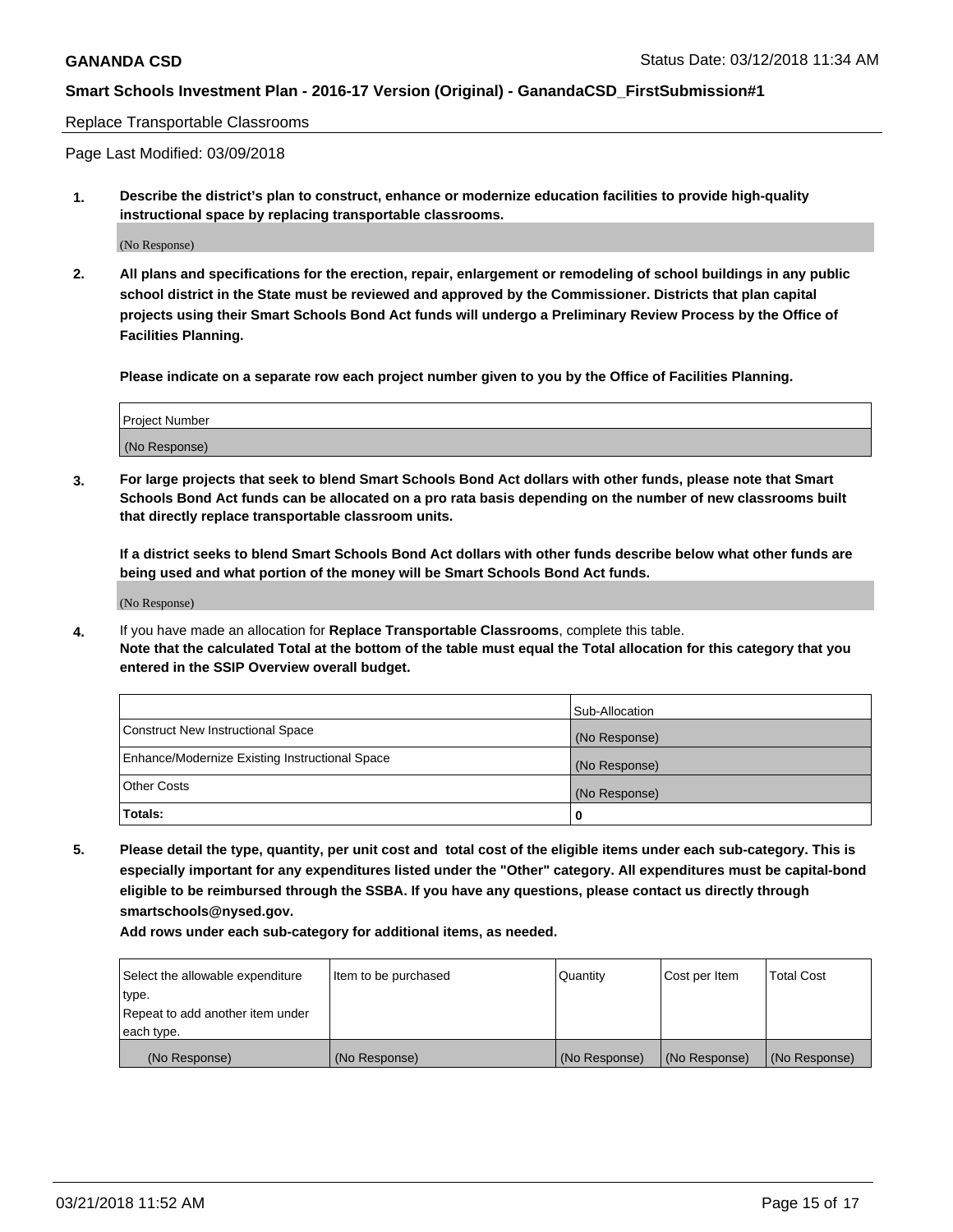#### High-Tech Security Features

Page Last Modified: 03/09/2018

**1. Describe how you intend to use Smart Schools Bond Act funds to install high-tech security features in school buildings and on school campuses.**

(No Response)

**2. All plans and specifications for the erection, repair, enlargement or remodeling of school buildings in any public school district in the State must be reviewed and approved by the Commissioner. Districts that plan capital projects using their Smart Schools Bond Act funds will undergo a Preliminary Review Process by the Office of Facilities Planning.** 

**Please indicate on a separate row each project number given to you by the Office of Facilities Planning.**

| <b>Project Number</b> |  |  |
|-----------------------|--|--|
|                       |  |  |
| (No Response)         |  |  |

- **3. Was your project deemed eligible for streamlined Review?**
	- Yes  $\square$  No
- **4. Include the name and license number of the architect or engineer of record.**

| Name          | License Number |
|---------------|----------------|
| (No Response) | (No Response)  |

**5.** If you have made an allocation for **High-Tech Security Features**, complete this table. **Note that the calculated Total at the bottom of the table must equal the Total allocation for this category that you entered in the SSIP Overview overall budget.**

|                                                      | Sub-Allocation |
|------------------------------------------------------|----------------|
| Capital-Intensive Security Project (Standard Review) | (No Response)  |
| <b>Electronic Security System</b>                    | (No Response)  |
| <b>Entry Control System</b>                          | (No Response)  |
| Approved Door Hardening Project                      | (No Response)  |
| <b>Other Costs</b>                                   | (No Response)  |
| Totals:                                              | 0              |

**6. Please detail the type, quantity, per unit cost and total cost of the eligible items under each sub-category. This is especially important for any expenditures listed under the "Other" category. All expenditures must be capital-bond eligible to be reimbursed through the SSBA. If you have any questions, please contact us directly through smartschools@nysed.gov.**

| Select the allowable expenditure | Item to be purchased | Quantity      | Cost per Item | <b>Total Cost</b> |
|----------------------------------|----------------------|---------------|---------------|-------------------|
| type.                            |                      |               |               |                   |
| Repeat to add another item under |                      |               |               |                   |
| each type.                       |                      |               |               |                   |
| (No Response)                    | (No Response)        | (No Response) | (No Response) | (No Response)     |